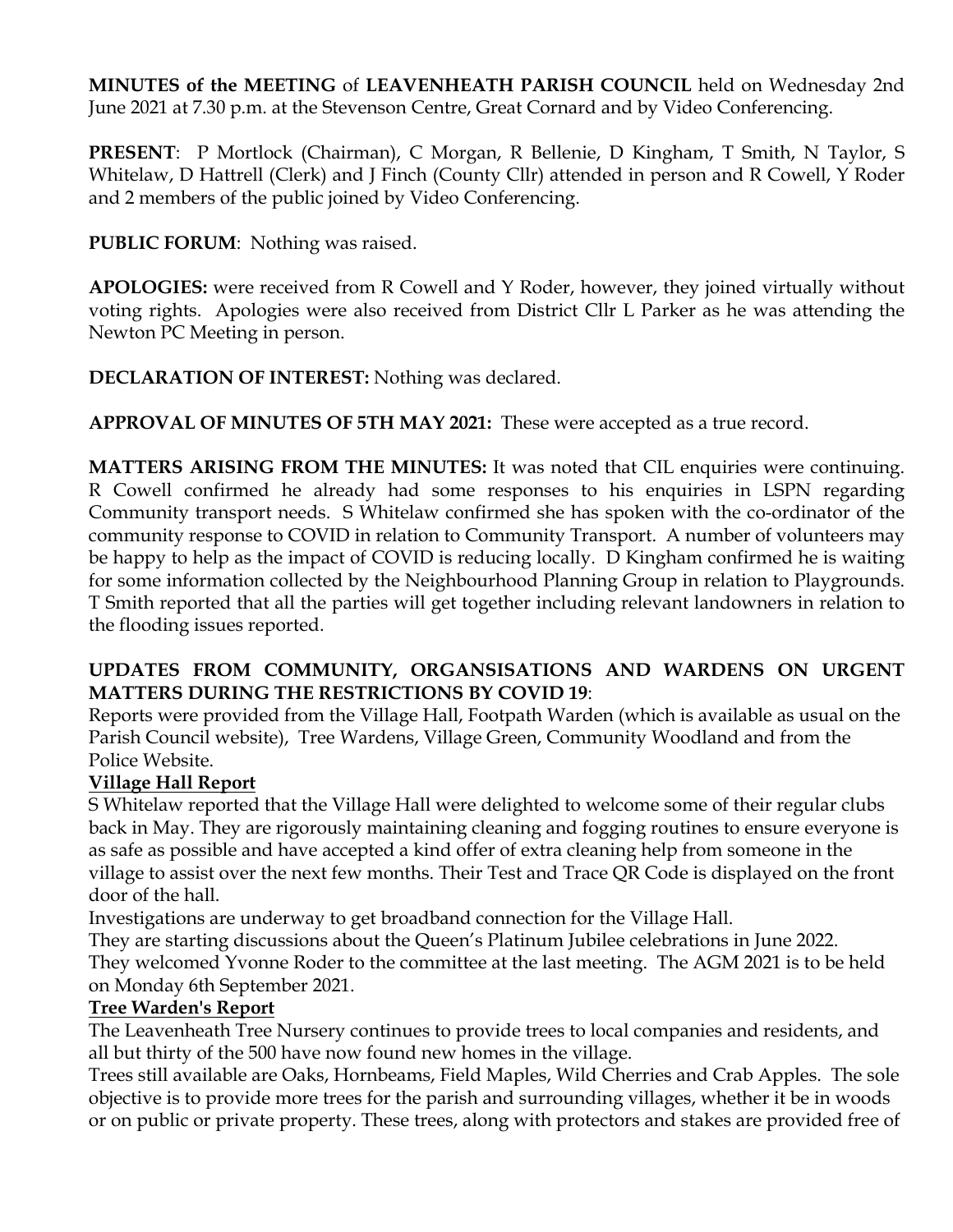charge to both residents and businesses in the parish, if anyone wishes to take one or more trees please contact Trevor Smith on 01206 262760 or via email at smith.2.trevor@gmail.com There has been a major change to Babergh District Councils, offer of Free Trees and Hedgerows Plants as discussed last month. The major change to the programme is that it is now a rolling programme of tree and hedge planting with no deadline for application submission, or dates by which trees or hedgerow plants need to be in the ground. They are not expecting all trees to be planted this year and there will be funding for subsequent years to come.

Finally our Tree Warden received a call from a resident a couple of weeks ago concerned with the felling of some trees in the village, resulting in disruption to birds nesting in the said trees. It should be noted that between March and August, it is a criminal offence to fell a tree containing an active nest with the punishment being up to six months in prison or an unlimited fine depending on the birds affected.

# **Police Report**

In April the following crimes were reported in Leavenheath.

2 x Violence and sexual offences near the Village Hall

1 x Public Order, 1 x Other Theft and 2 x Violence and sexual offences off Harrow Street

## **Village Green Report**

There was nothing to report.

**BABERGH DISTRICT COUNCIL REPORT:** District Cllr L Parker had sent his apologies.

**SUFFOLK COUNTY COUNCIL REPORT:** County Cllr J Finch attended in person and reported that the Covid infections in his division are still at zero. However, there is a general slight increase in the area (colchester and sudbury), so people were urged to stick with the guidance and have regular rapid flow tests especially in view of the new variant. He reminded people what they were able to do now further lockdown restrictions have eased. The Bramford to Twinstead preapplication scoping consultation deadline was 8th June and our MP raised at Prime Ministers Questions. Virtual fostering and adoption sessions continue as sadly the demand for these roles has increased significantly.The County Council has drafted a new guide to support major developments. This is subject to consultation. New vehicles with the latest technology have joined the Suffolk Fire and Rescue Fleet. During a more detailed discussion on the Pylons Project, J Finch advised that Boxford Suffolk Farms were working on plans of future fruit tree planting to properly inform the route of the undergrounded cables. D Kingham asked for that information to be shared with him as quickly as possible as our representation to the consultation will need to go in soon. The County Council is concerned that not only the route within the AONB should be placed underground if undersea technology is not far enough advanced, but the part of the route within sight of the AONB and to take into consideration potential expansion of the AONB in the near future. D Kingham explained the cumulative impact of the pylons is of significant relevance following a recent legal ruling. R Cowell agreed to discuss rural transport with J Finch between meetings.

**NEIGHBOURHOOD PLANNING UPDATE:** D Kingham reported that the Neighbourhood Plan Group met last week and they had received informal comments from Babergh District Council. Preparations will soon be made for a public consultation exhibition in the Village Hall. The Neighbourhood Planning Group is working on the non designated heritage assets and green spaces and will report to Parish Council in due course. It was agreed for the Clerk to check the bank statement to see if the grant monies have been received - **Action Clerk.**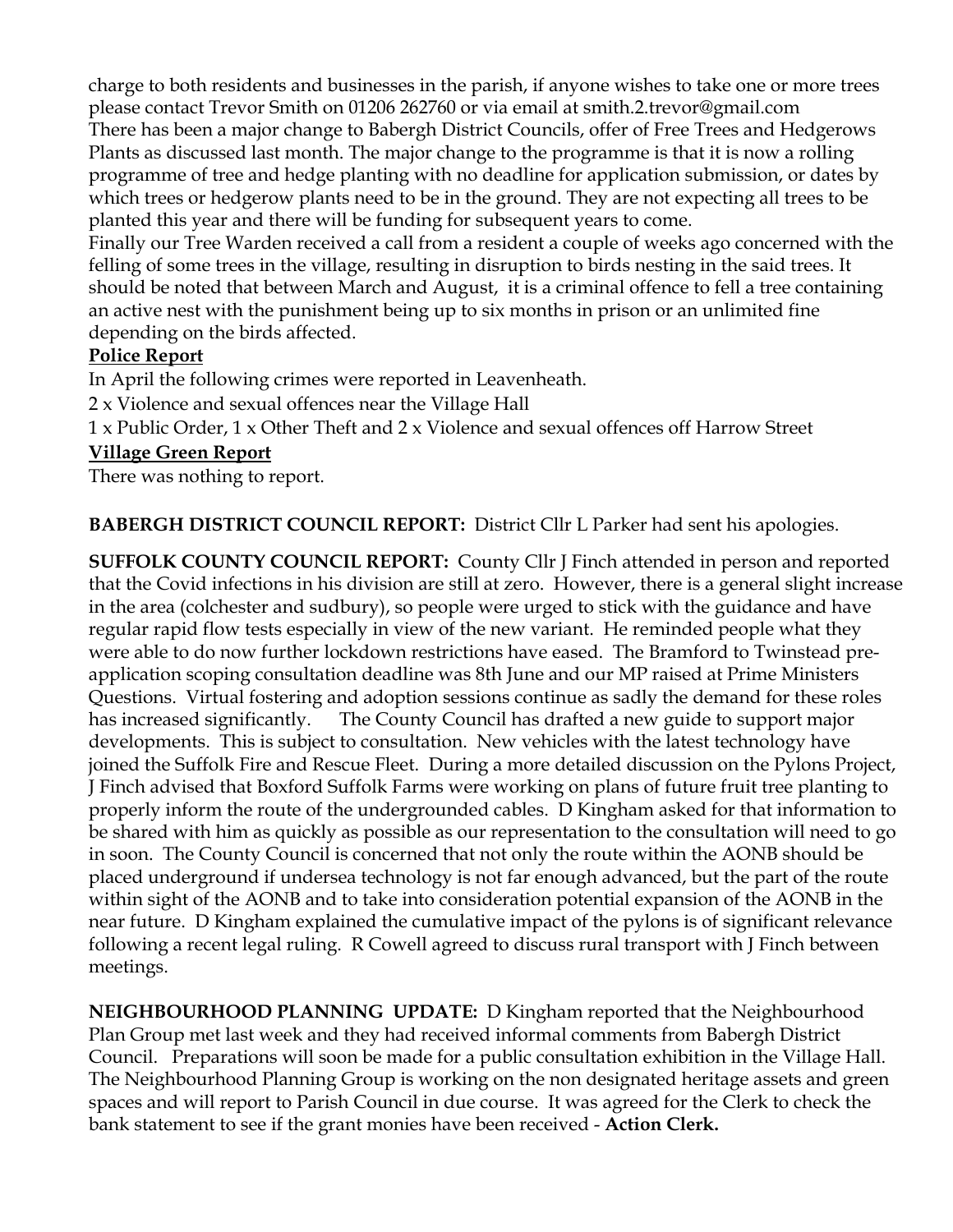**CORRESPONDENCE:** On-going correspondence was noted by the meeting.

**URGENT HIGHWAYS SAFETY MATTERS**: There was nothing new to report.

**FINANCE:** The Bank Balances as at 2nd June 2021 are £48088.05 in the Community Account and £15508.76 in the Rate Reward Account making a total of £63596.81. The following pre-agreed payments were made: -

| Cheque No.            | Amount  | Payee                        | <b>Details</b>                      |
|-----------------------|---------|------------------------------|-------------------------------------|
| As at 1st April       |         |                              |                                     |
| <b>Funds Transfer</b> | 1800.00 | SWT Trading Ltd              | NP - Landscape & Biodiversity Audit |
| Funds Transfer        | 764.69  | Clerk/HMRC/SCC               | Staffing costs                      |
| Funds Transfer        | 277.20  | Tree & Lawn Co Ltd           | V Green maintenance                 |
| <b>Funds Transfer</b> | 500.00  | <b>Suffolk Accident Resc</b> | Donation - S137                     |
| Funds Transfer        | 350.00  | Sudbury CAB                  | Donation                            |
| Funds Transfer        | 174.40  | N J Taylor                   | Community Litter Equipment          |
| Funds Transfer        | 531.73  | <b>BHIB</b> Ltd              | V Green insurance                   |
| Funds Transfer        | 330.00  | Stoke by Nayland Club        | V Green maintenance                 |
| <b>Funds Transfer</b> | 551.17  | Babergh DC                   | <b>Bin Empty Charges</b>            |

Bank details were awaited on 2 of the payments at the time of the meeting.

It was noted this Council will be subject to an External Audit this year in view of the additional income being received for Neighbourhood Planning. It was resolved to approve the Audit Submission Accounting figures and Statements for year ending 31st March 2021. The Clerk will now prepare for Internal Audit. Attention then turned to the Kingsland Lane resurfacing. Members had had the opportunity between meetings to consider the principle further and following debate it was resolved not to contribute on this occasion. It was felt the footpath network is satisfactory even without this resurfacing and members didn't feel a contribution would be a good use of public monies - **Action Clerk to reply to the enquirer**. In relation to CIL, R Bellenie continues to investigate the various uses of this fund. It was agreed for the Clerk to remind the meeting in July the deadlines for spending the current CIL monies we are holding - **Action R Bellenie and Clerk**.

**MAINTENANCE OF VILLAGE ASSETS:** T Smith and the Chairman made site visits to both the hidden bench and the Sylvia Attwood bench to determine the work to be undertaken. Decisions was made in relation to both benches. Unfortunately due to the weather and other commitments, T Smith has been unable to progress the maintenance work last month but is hoping to complete the following tasks soon: -

Notice Board - High Road (to be painted)

The Leavenheath Village Sign (Re-varnish required)

Notice Board on the Village Green (to be rebuilt)

Sylvia Attwood Bench on the Village Green (Sanded down and re-varnished)

**REPORTS AND QUESTIONS FROM CHAIRMAN AND MEMBERS :** R Cowell reported that some trees on the west side of the Village Green have low hanging branches and T Smith agreed to review **- Action T Smith.** T Smith reported some positive news about Community Speedwatch  four people have signed up as volunteers, however before training can commence we need a team of six, therefore if anyone could assist or knows someone who may be interested please contact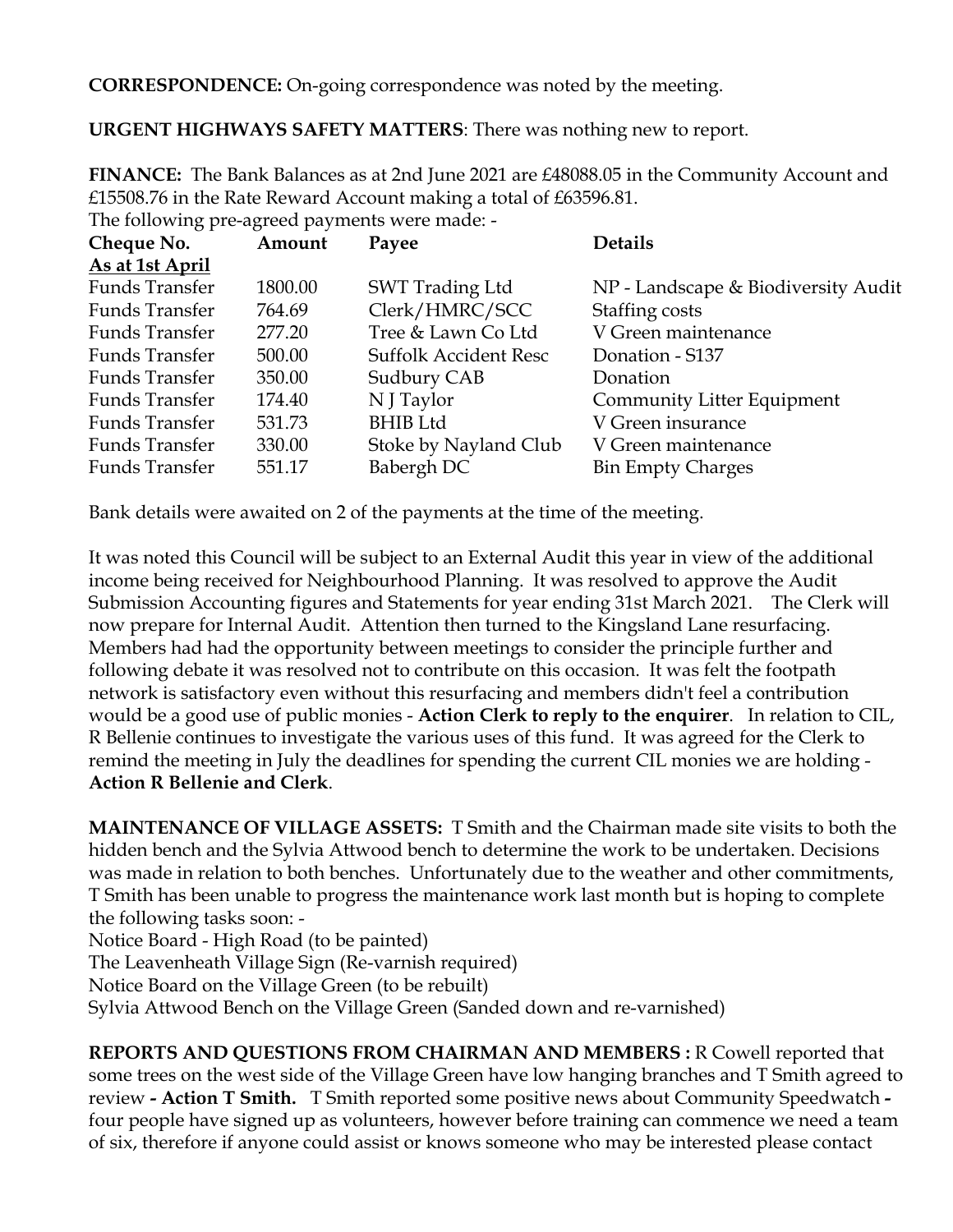Trevor Smith on 01206 262760 or email smith.2.trevor@gmail.com for further details. An online training video will soon be available and this will then be accompanied by a visit to new team on their first deployment to guide them through the practical stages and get them up and running. T Smith enquired about Parish On-line and the Clerk confirmed we have already subscribed (prompted by the Neighbourhood Planning Group), however, other uses may be of benefit to the Parish Council. N Taylor confirmed that he circulated a quotation for fencing the playground to his fellow Councillors and he asked what everyone felt. N Taylor was pressing to spend money to improve things for the Village. Following discussion, members were supportive of considering evidence led projects in relation to the Playground and the first stage would be to review the feedback gathered by the Neighbourhood Planning Group. There may be an opportunity to gather more evidence at the Neighbourhood Planning Event. N Taylor also suggested Facebook could be used. The Clerk explained that the original successful project to construct a new playground around a decade ago attracted various grants and the main grant provider was insistent that fencing was restrictive to play and was unnecessary at our location. The Clerk agreed to search for the original project binder to enable D Kingham to review for ideas towards gathering new up to date evidence - **Action Clerk.** N Taylor was also informed that this Council had allocated CIL funds towards the Playground project before the Group pursuing this disbanded during the Covid period. S Whitelaw had been approached regarding the way to get some highways signs cleaned which are on major roadways so would be dangerous for volunteers to get involved. It was agreed for S Whitelaw to put a list together with clear location details and the signage concerned in order for the Clerk to obtain a quote from the Sudbury Community Wardens - **Action S Whitelaw and Clerk.** S Whitelaw raised a question from a resident of potentially putting a mirror outside Field Lane for traffic visibility. It was agreed for S Whitelaw to contact J Finch in this regard and at the same time chase the on-going concern of speeding in that vicinity **- Action S Whitelaw.**

The meeting closed at **9.20 p.m**.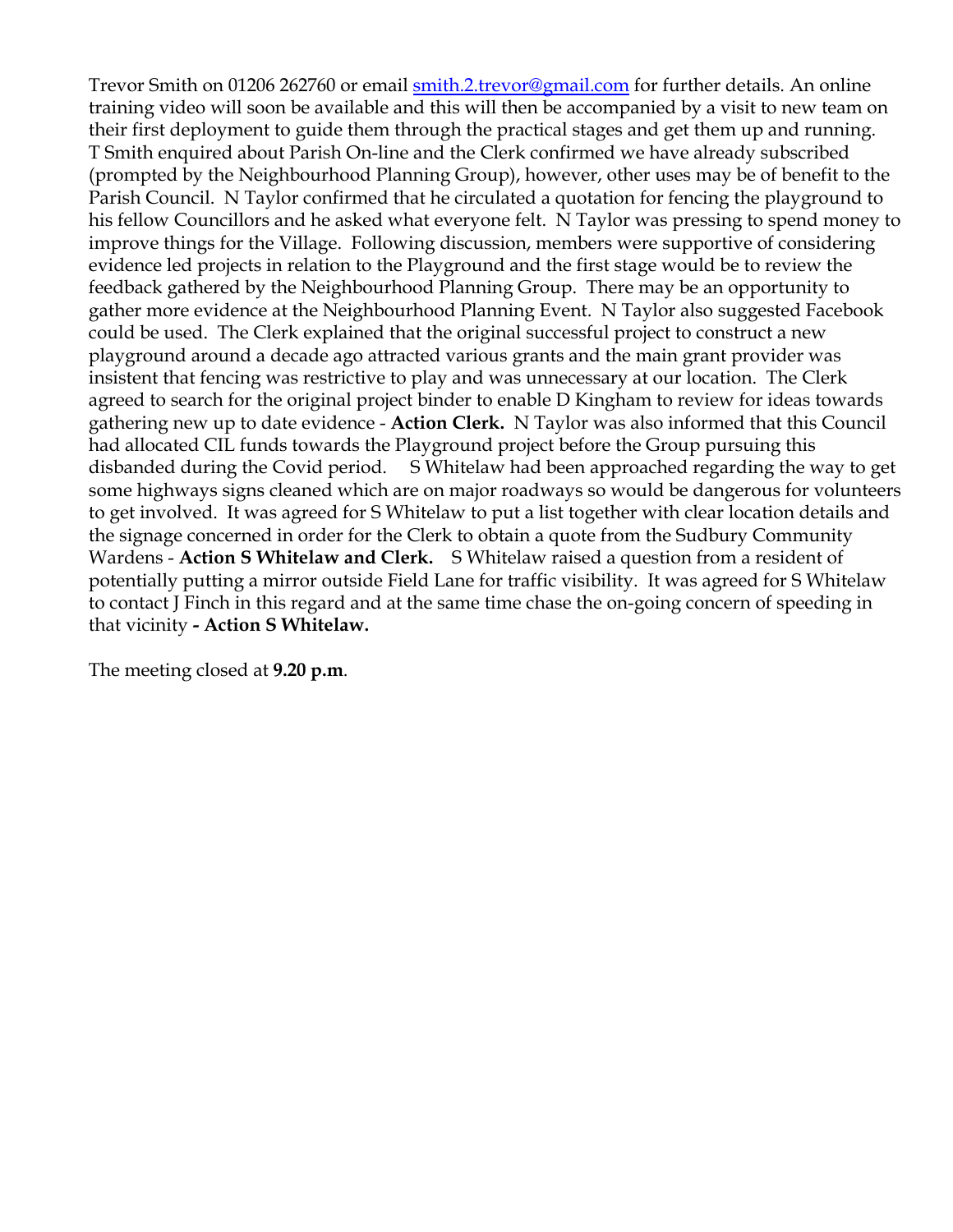## **Planning Meeting on 2nd June 2021**

*The following Decision was confirmed by the Planning Authority: -*

## **No Decisions had been reported from the Planning Authority during the month.**

*The following applications and planning matters were discussed: -*

1) **Beachams Farm, Beachams Lane, Stoke by Nayland** - Subdivision of the site to allow annexed accommodation to form a separate residential dwelling - **DC/21/01480.**

Objections had been issued between meetings to comply with the deadline despite all the information requested not being available.

2**) Poplars, High Road** - Single storey rear extensions, conversion of and extension from garage to provide additional living accommodation - **DC/21/02543**.

The Parish Council had **No Objections**. A response was sent between meetings to comply with the deadline.

3) **Belynna Cottage, Nayland Road -** Application for detached dwelling, garage and access - **DC/21/02143.**

The Parish Council had **No Objections subject to the removal of the balcony and inclusion of a planning condition.** 

**4) Assington Autos, cotton Wood, Barracks Rd, Assington -** Change of use of land to extend an Authorised Treatment Facility (salvage yard) and construction of 5 storage buildings and other associated operational works **- DC/21/02579.** 

The Parish Council had **No Objections to this application from a neighbouring Parish**. A response was sent between meetings to comply with the deadline.

**5) Vincents Farm, Harrow Street -** Single storey rear extension and garden room **- DC/21/02511.** 

**The Planning Group were considering and were to respond ahead of the deadline.** 

**6) Consider** the planning and listed building applications at **the Hare and Hounds - DC/21/02701/2.**

**The Planning Group were considering and were to respond ahead of the deadline.**